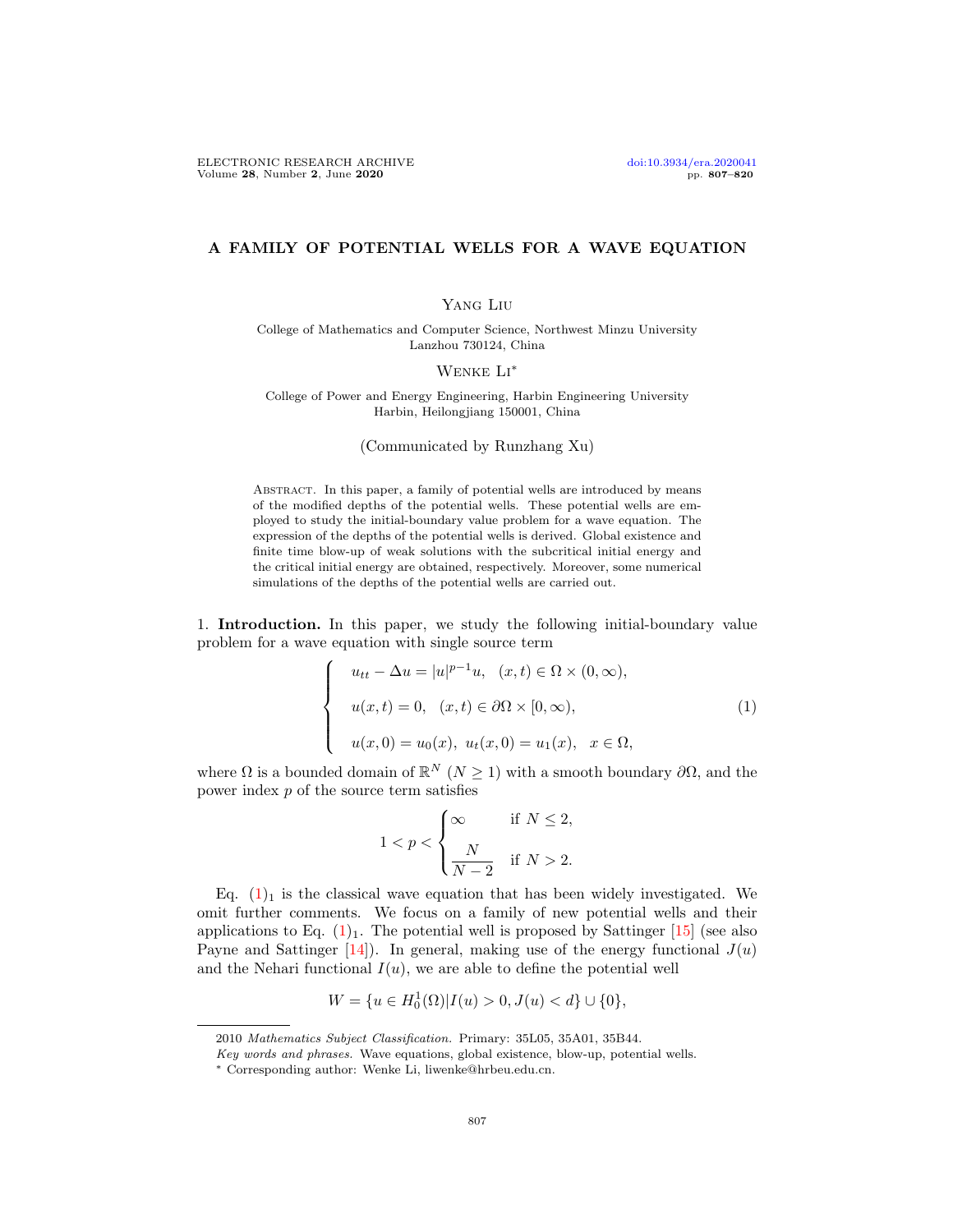and its outside set

$$
V = \{ u \in H_0^1(\Omega) | I(u) < 0, J(u) < d \},
$$

where the depth of the potential well

$$
d=\inf_{u\in \mathcal{N}}J(u),
$$

the Nehari manifold

$$
\mathcal{N} = \{u \in H_0^1(\Omega) | I(u) = 0\} \setminus \{0\}.
$$

When the initial energy is controlled by the depth of the potential well, the wellposedness of solutions for problem under consideration can be investigated by the potential well theory (see e.g.  $[2, 3, 4, 6, 13, 16, 18, 22]$  $[2, 3, 4, 6, 13, 16, 18, 22]$  $[2, 3, 4, 6, 13, 16, 18, 22]$  $[2, 3, 4, 6, 13, 16, 18, 22]$  $[2, 3, 4, 6, 13, 16, 18, 22]$  $[2, 3, 4, 6, 13, 16, 18, 22]$  $[2, 3, 4, 6, 13, 16, 18, 22]$  $[2, 3, 4, 6, 13, 16, 18, 22]$  $[2, 3, 4, 6, 13, 16, 18, 22]$  $[2, 3, 4, 6, 13, 16, 18, 22]$  $[2, 3, 4, 6, 13, 16, 18, 22]$  $[2, 3, 4, 6, 13, 16, 18, 22]$  $[2, 3, 4, 6, 13, 16, 18, 22]$  $[2, 3, 4, 6, 13, 16, 18, 22]$  $[2, 3, 4, 6, 13, 16, 18, 22]$  and the references therein).

Moreover, Liu  $[8]$  introduced a family of potential wells and their outside sets

$$
W_{\delta} = \{ u \in H_0^1(\Omega) | J_{\delta}(u) > 0, J(u) < d(\delta) \} \cup \{ 0 \},
$$
  

$$
V_{\delta} = \{ u \in H_0^1(\Omega) | J_{\delta}(u) < 0, J(u) < d(\delta) \},
$$

where  $J_{\delta}(u)$  is an auxiliary functional originated from  $J(u)$ , and  $d(\delta)$  (namely the depths of the potential wells) needs to be estimated in advance. Subsequently, Liu and Zhao [\[12\]](#page-12-7) introduced

$$
W_{\delta} = \{ u \in H_0^1(\Omega) | I_{\delta}(u) > 0, J(u) < d(\delta) \} \cup \{ 0 \},
$$
  

$$
V_{\delta} = \{ u \in H_0^1(\Omega) | I_{\delta}(u) < 0, J(u) < d(\delta) \},
$$

where

$$
d(\delta) = \inf_{u \in \mathcal{N}_{\delta}} J(u),
$$

$$
\mathcal{N}_{\delta} = \{ u \in H_0^1(\Omega) | I_{\delta}(u) = 0 \} \setminus \{0\},
$$

and  $I_{\delta}(u)$  is an auxiliary functional originated from  $I(u)$ . Through the study on the properties of  $d(\delta)$ ,  $W_{\delta}$  and  $V_{\delta}$ , many nonlinear evolution equations can be handled (see e.g. [\[11,](#page-12-8) [19,](#page-12-9) [20,](#page-12-10) [21\]](#page-12-11)). Thus the potential well theory has been enriched and developed greatly.

The main purpose of this paper is to construct a family of new potential wells and their outside sets by modifying the depths of the potential wells inspired by [\[17\]](#page-12-12). Thus it is unnecessary to introduce the Nehari functional and the Nehari manifold. The innovation of this paper is that the depths of the potential wells can be computed exactly by an effective approach instead of being estimated so that it is easy to understand the spatial structure of the potential wells. Then the applications of this family of potential wells to the problems concerned can simplify the proofs of the corresponding results. We take problem [\(1\)](#page-0-0) as an object to illustrate our ideas, which can be applied to a lot of other similar models [\[1,](#page-10-3) [5,](#page-11-0) [9,](#page-12-13) [10\]](#page-12-14).

This paper is organized as follows. In Section 2, we handle problem [\(1\)](#page-0-0) by modifying the depths of the potential wells and constructing a family of potential wells. Global existence and finite time blow-up of weak solutions for problem [\(1\)](#page-0-0) with the subcritical initial energy are obtained. In Section 3, global existence and finite time blow-up of weak solutions for problem  $(1)$  with the critical initial energy are obtained. In Section 4, through numerical simulations, we show some intuitive relations between the depths of the potential wells and several parameters.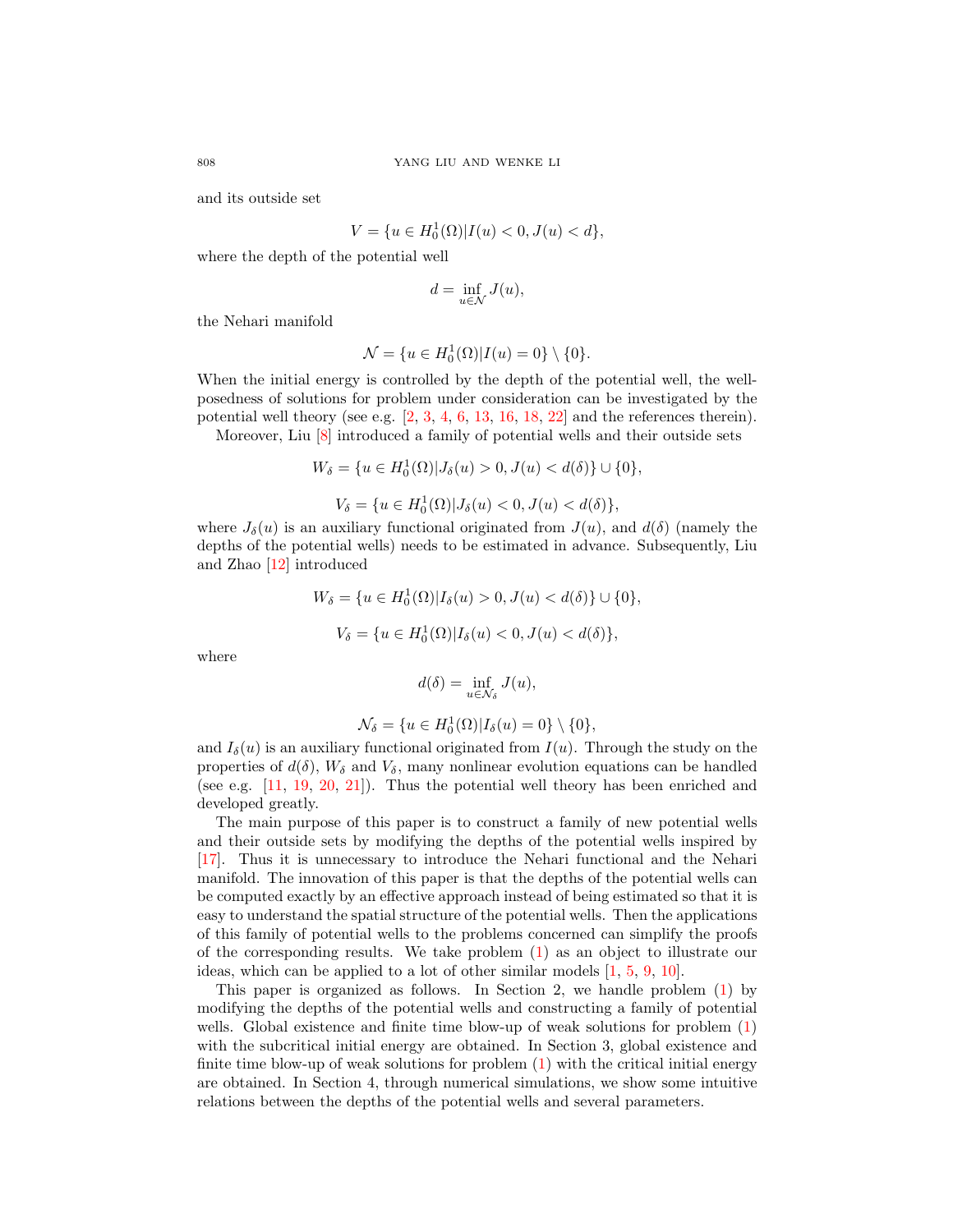### 2. Problem [\(1\)](#page-0-0) with the subcritical initial energy.

2.1. Introduction of a family of potential wells and computation of their depths. Throughout the paper, in order to simplify the notations, we denote

$$
\|\cdot\|_p := \|\cdot\|_{L^p(\Omega)}, \ \|\cdot\| := \|\cdot\|_2, \ (u,v) := \int_{\Omega} uv \, \mathrm{d}x.
$$

We define the total energy function related to problem [\(1\)](#page-0-0)

$$
E(t) = \frac{1}{2} ||u_t(t)||^2 + \frac{1}{2} ||\nabla u(t)||^2 - \frac{1}{p+1} ||u(t)||_{p+1}^{p+1},
$$

which satisfies the energy identity  $E(t) = E(0)$  for all  $t \ge 0$ . Moreover, we introduce the auxiliary functional

$$
J_{\delta}(u) = \frac{\delta}{2} \|\nabla u\|^2 - \frac{1}{p+1} \|u\|_{p+1}^{p+1}, \ \ 0 < \delta \le 1.
$$

Now we are in a position to define the depths of the potential wells

$$
d(\delta) = \max_{y \in [0,\infty)} g_{\delta}(y),
$$

where  $y = ||\nabla u||$ ,

$$
g_{\delta}(y) = \frac{\delta}{2}y^2 - \frac{C_1^{p+1}}{p+1}y^{p+1},
$$

and  $C_1$  is the best Sobolev constant for the embedding from  $H_0^1(\Omega)$  into  $L^{p+1}(\Omega)$ . Obviously, this definition is different from those in the works mentioned before.

Let  $g'_{\delta}(y) = 0$ , then

<span id="page-2-0"></span>
$$
y_{\delta} = \delta^{\frac{1}{p-1}} C_1^{-\frac{p+1}{p-1}}.
$$
 (2)

Hence

<span id="page-2-1"></span>
$$
d(\delta) = g_{\delta}(y_{\delta}) = \frac{p-1}{2(p+1)} \delta^{\frac{p+1}{p-1}} C_1^{-\frac{2(p+1)}{p-1}}.
$$
 (3)

By virtue of  $(2)$  and  $(3)$ , we can get

$$
y_{\delta} = \left(\frac{2(p+1)}{p-1}\frac{d(\delta)}{\delta}\right)^{\frac{1}{2}}.
$$

Thus we can define a family of potential wells

$$
W_{\delta} = \left\{ u \in H_0^1(\Omega) \middle| \|\nabla u\| < \left( \frac{2(p+1)}{p-1} \frac{d(\delta)}{\delta} \right)^{\frac{1}{2}} \right\},\,
$$

and their outside sets

$$
V_{\delta} = \left\{ u \in H_0^1(\Omega) \middle| \|\nabla u\| > \left(\frac{2(p+1)}{p-1} \frac{d(\delta)}{\delta}\right)^{\frac{1}{2}} \right\}.
$$

Obviously,

$$
\partial W_{\delta} = \partial V_{\delta} = \left\{ u \in H_0^1(\Omega) \middle| ||\nabla u|| = \left( \frac{2(p+1)}{p-1} \frac{d(\delta)}{\delta} \right)^{\frac{1}{2}} \right\}.
$$

<span id="page-2-2"></span>**Lemma 2.1.** Let  $u \in H_0^1(\Omega)$ .

- (i) If  $u \in W_{\delta}$  and  $\|\nabla u\| \neq 0$ , then  $\delta \|\nabla u\|^2 > \|u\|_{p+1}^{p+1}$ .
- (ii) If  $u \in \partial W_\delta$ , then  $\delta \|\nabla u\|^2 \geq \|u\|_{p+1}^{p+1}$ .
- (iii) If  $\delta \|\nabla u\|^2 < \|u\|_{p+1}^{p+1}$ , then  $u \in V_{\delta}$ .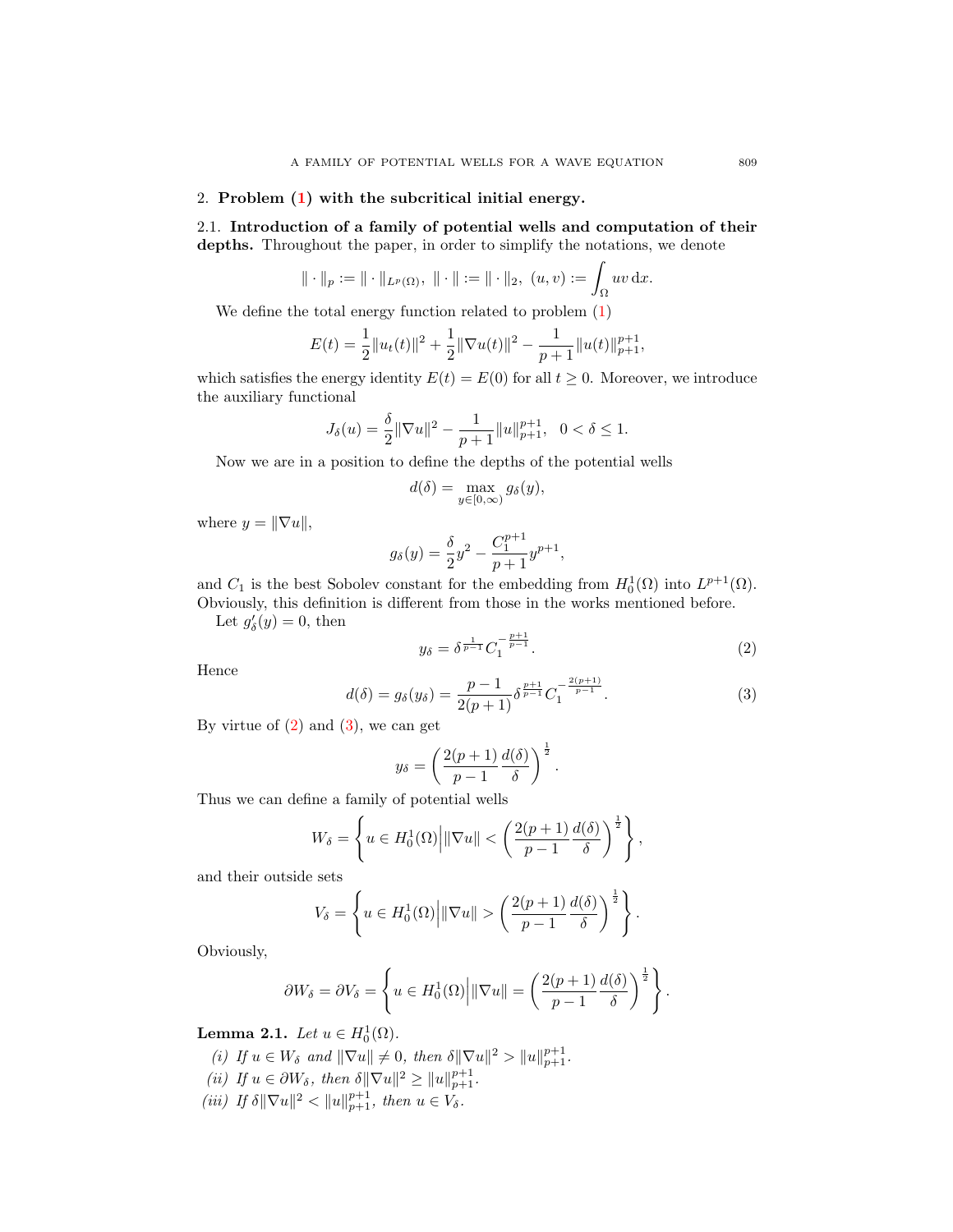$(iv)$  If  $\delta \|\nabla u\|^2 = \|u\|_{p+1}^{p+1}$  and  $\|\nabla u\| \neq 0$ , then  $u \in H_0^1(\Omega) \backslash W_\delta = V_\delta \cup \partial V_\delta$ .

*Proof.* (i) Since  $u \in W_{\delta}$ , we have

$$
\|\nabla u\| < \left(\frac{2(p+1)}{p-1}\frac{d(\delta)}{\delta}\right)^{\frac{1}{2}},
$$

which, together with  $(3)$ , gives

$$
\|\nabla u\| < \delta^{\frac{1}{p-1}}C_1^{-\frac{p+1}{p-1}}.
$$

We further get

$$
\delta > C_1^{p+1} \|\nabla u\|^{p-1}.
$$

Since  $\|\nabla u\| \neq 0$ , multiplying the above inequality by  $\|\nabla u\|^2$ , we obtain

$$
\delta \|\nabla u\|^2>C_1^{p+1}\|\nabla u\|^{p+1},
$$

and so

$$
\delta \|\nabla u\|^2 > \|u\|_{p+1}^{p+1}.
$$

(ii) From  $u \in \partial W_{\delta}$  we have

$$
\|\nabla u\| = \left(\frac{2(p+1)}{p-1}\frac{d(\delta)}{\delta}\right)^{\frac{1}{2}}.
$$

By similar arguments in (i), we get  $\delta \|\nabla u\|^2 \geq \|u\|_{p+1}^{p+1}$ . (iii) Taking into account  $\|\nabla u\| \neq 0$ , we obtain

$$
\delta \|\nabla u\|^2 < \|u\|_{p+1}^{p+1} \le C_1^{p+1} \|\nabla u\|^{p+1},
$$

i.e.,

$$
C_1^{p+1} \|\nabla u\|^{p-1} > \delta.
$$

We further get

$$
\|\nabla u\| > \delta^{\frac{1}{p-1}} C_1^{-\frac{p+1}{p-1}}.
$$

Combining this with  $(3)$ , we obtain

$$
\|\nabla u\| \ge \left(\frac{2(p+1)}{p-1}\frac{d(\delta)}{\delta}\right)^{\frac{1}{2}}.
$$

Hence  $u \in V_{\delta}$ .

(iv) From the proof of (iii) we know that  $\delta \|\nabla u\|^2 = \|u\|_{p+1}^{p+1}$  and  $\|\nabla u\| \neq 0$  imply

$$
\|\nabla u\| \ge \left(\frac{2(p+1)}{p-1}\frac{d(\delta)}{\delta}\right)^{\frac{1}{2}}.
$$

Hence  $u \in H_0^1(\Omega) \backslash W_\delta = V_\delta \cup \partial V_\delta$ .

 $\Box$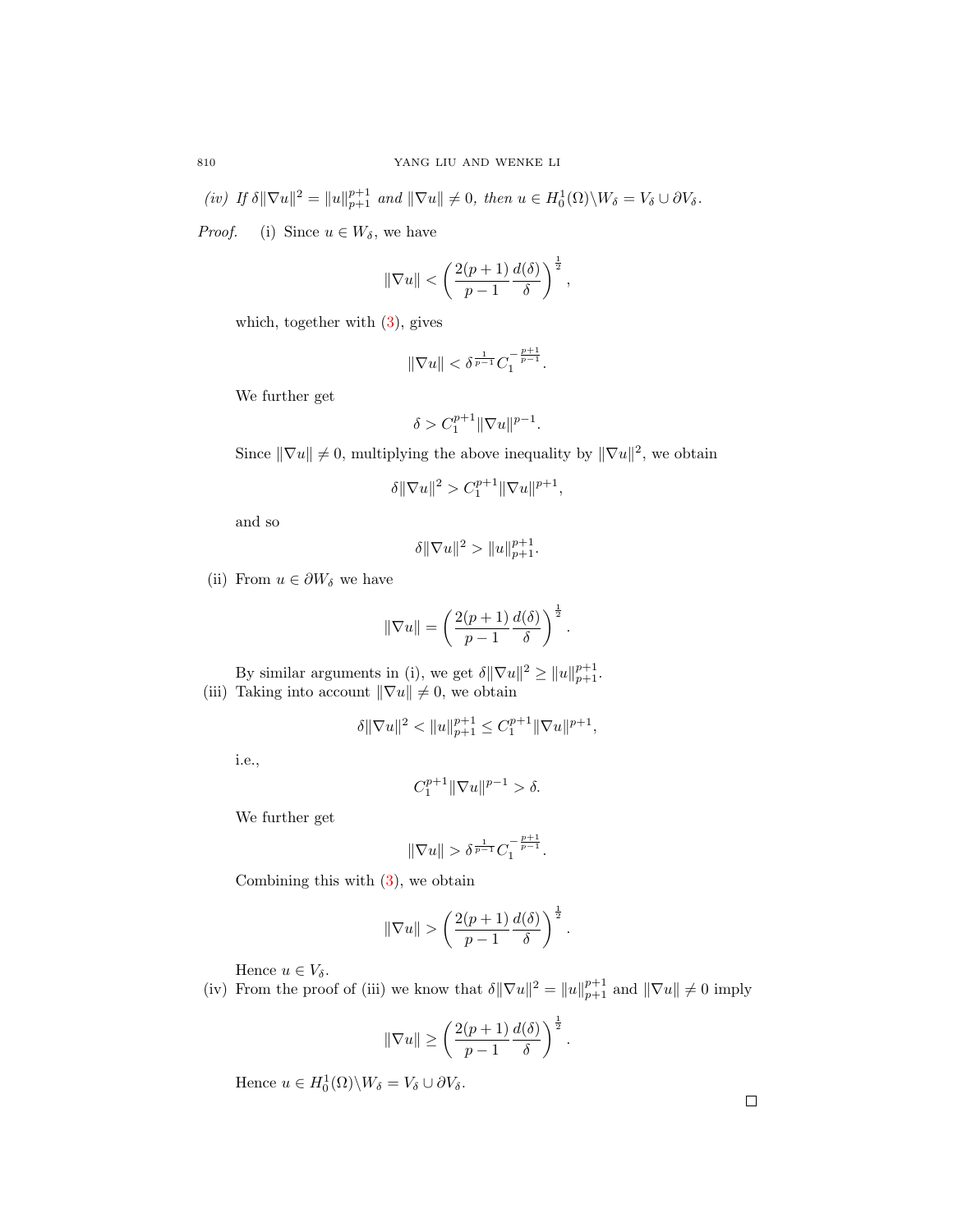2.2. Invariance of the potential wells and their outside sets. In this subsection, we show that  $W_{\delta}$  and  $V_{\delta}$  are both invariant under the flow of problem [\(1\)](#page-0-0) with the subcritical initial energy.

<span id="page-4-2"></span>**Definition 2.2.** A function  $u = u(x, t)$  is called a weak solution of problem [\(1\)](#page-0-0) on  $\Omega \times [0, T)$  if  $u \in L^{\infty}(0, T; H_0^1(\Omega)), u_t \in L^{\infty}(0, T; L^2(\Omega)), u(0) = u_0$  in  $H_0^1(\Omega)$ ,  $u_t(0) = u_1$  in  $L^2(\Omega)$ , and

<span id="page-4-0"></span>
$$
(u_t(t), v) + \int_0^t (\nabla u(\tau), \nabla v) d\tau = \int_0^t (|u(\tau)|^{p-1} u(\tau), v) d\tau + (u_1, v), \tag{4}
$$

for all  $v \in H_0^1(\Omega)$  and a.e.  $t \in (0, T)$ .

[\(4\)](#page-4-0) implies that

$$
\langle u_{tt}(t), v \rangle + (\nabla u(t), \nabla v) = (|u(t)|^{p-1}u(t), v),
$$

where  $\langle \cdot, \cdot \rangle$  denotes the duality pairing between  $H_0^1(\Omega)$  and its dual space  $H^{-1}(\Omega)$ .

<span id="page-4-1"></span>**Theorem 2.3.** Let u be a solution of problem [\(1\)](#page-0-0) on  $\Omega \times [0, T)$ . Assume that  $u_0 \in H_0^1(\Omega)$ ,  $u_1 \in L^2(\Omega)$  and  $0 < E(0) < d(\delta)$ .

- (i) If  $u_0 \in W_\delta$ , then  $u(t) \in W_\delta$  for all  $t \in [0, T)$ . (ii) If  $u_0 \in V_\delta$ , then  $u(t) \in V_\delta$  for all  $t \in [0, T)$ .
- *Proof.* (i) Suppose that  $u(t) \notin W_\delta$  for some  $0 < t < T$ . Then we see from  $u_0 \in W_\delta$  that there exists the first time  $0 < t_0 < T$  such that  $u(t_0) \in \partial W_\delta$ . Thus

$$
\|\nabla u(t_0)\| = \left(\frac{2(p+1)}{p-1}\frac{d(\delta)}{\delta}\right)^{\frac{1}{2}}.
$$

Consequently, we deduce from (ii) in Lemma [2.1](#page-2-2) that

$$
J_{\delta}(u(t_0)) = \frac{\delta}{2} \|\nabla u(t_0)\|^2 - \frac{1}{p+1} \|u(t_0)\|_{p+1}^{p+1}
$$
  
=  $\delta \left(\frac{1}{2} - \frac{1}{p+1}\right) \|\nabla u(t_0)\|^2 + \frac{1}{p+1} \left(\delta \|\nabla u(t_0)\|^2 - \|u(t_0)\|_{p+1}^{p+1}\right)$   
 $\geq \frac{(p-1)\delta}{2(p+1)} \|\nabla u(t_0)\|^2$   
=  $d(\delta).$ 

Clearly, this contradicts

$$
E(0) = E(t) = \frac{1}{2} ||u_t(t)||^2 + J_1(u(t)) < d(\delta), \ \ \forall t \in [0, T).
$$

Hence  $u(t) \in W_{\delta}$  for all  $t \in [0, T)$ .

(ii) Again arguing by contradiction, there exists the first time  $0 < t_0 < T$  such that  $u(t_0) \in \partial V_\delta$ . The remainder of proof is the same as that in (i), and so it is omitted here.

 $\Box$ 

2.3. Global existence and blow-up. In this subsection, we address global existence and finite time blow-up of solutions for problem [\(1\)](#page-0-0).

<span id="page-4-3"></span>**Theorem 2.4.** Assume that  $u_0 \in W_\delta$ ,  $u_1 \in L^2(\Omega)$  and  $0 < E(0) < d(\delta)$ . Then problem [\(1\)](#page-0-0) admits a solution  $u(t) \in W_\delta$  for all  $t \in [0, \infty)$ .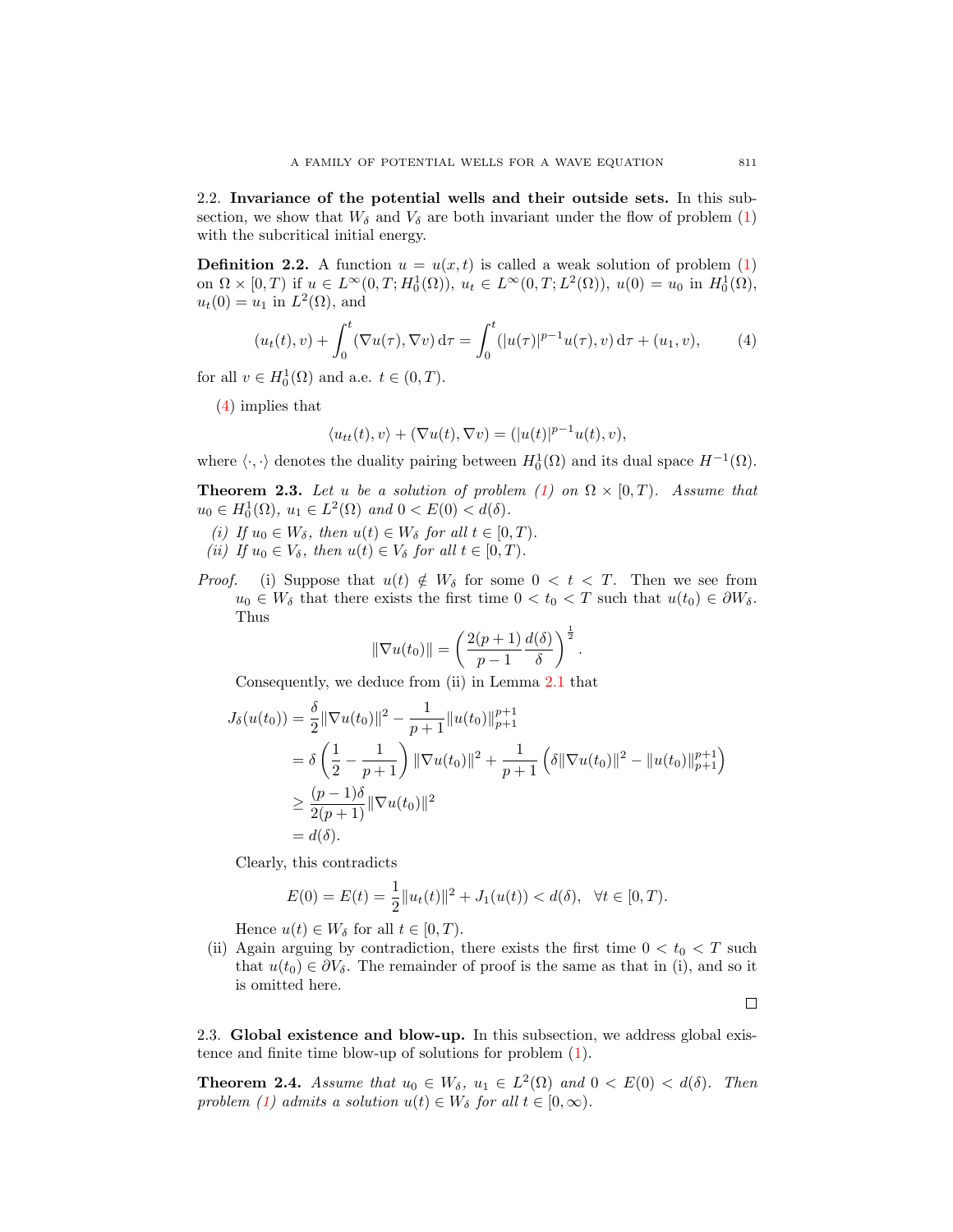*Proof.* Let  $\{w_j\}_{j=1}^{\infty}$  be an orthogonal basis of  $H_0^1(\Omega)$  and an orthonormal basis of  $L^2(\Omega)$ . We construct

$$
u_n(t) = \sum_{j=1}^n \xi_{jn}(t)w_j, \ \ n = 1, 2, \cdots,
$$

which satisfies

<span id="page-5-0"></span>
$$
(u_{ntt}(t), w_j) + (\nabla u_n(t), \nabla w_j) = (|u_n(t)|^{p-1} u_n(t), w_j), \quad j = 1, 2, \cdots, n,
$$
 (5)

<span id="page-5-1"></span>
$$
u_n(0) = \sum_{j=1}^n \xi_{jn}(0)w_j \to u_0 \text{ in } H_0^1(\Omega), \tag{6}
$$

<span id="page-5-2"></span>
$$
u_{nt}(0) = \sum_{j=1}^{n} \xi'_{jn}(0) w_j \to u_1 \text{ in } L^2(\Omega). \tag{7}
$$

Multiplying [\(5\)](#page-5-0) by  $\xi'_{jn}(t)$  and summing for j, we get

$$
\frac{\mathrm{d}}{\mathrm{d}t}\left(\frac{1}{2}\|u_{nt}(t)\|^2 + \frac{1}{2}\|\nabla u_n(t)\|^2 - \frac{1}{p+1}\|u_n(t)\|_{p+1}^{p+1}\right) = 0.
$$

Integrating this with respect to  $t$  from 0 to  $t$ , we get

<span id="page-5-3"></span>
$$
E_n(t) = \frac{1}{2} ||u_{nt}(t)||^2 + \frac{1}{2} ||\nabla u_n(t)||^2 - \frac{1}{p+1} ||u_n(t)||_{p+1}^{p+1} = E_n(0),
$$
 (8)

where

$$
E_n(0) = \frac{1}{2} ||u_{nt}(0)||^2 + \frac{1}{2} ||\nabla u_n(0)||^2 - \frac{1}{p+1} ||u_n(0)||_{p+1}^{p+1}.
$$

It follows from [\(6\)](#page-5-1) and [\(7\)](#page-5-2) that  $E_n(0) \to E(0)$ ,  $0 < E_n(0) < d(\delta)$  and  $u_n(0) \in W_\delta$  for sufficiently large n. By similar arguments in (i) in Theorem [2.3,](#page-4-1) we have  $u_n(t) \in W_\delta$ for all  $t \in [0, \infty)$ . Consequently,

$$
\|\nabla u_n(t)\| < \left(\frac{2(p+1)}{p-1}\frac{d(\delta)}{\delta}\right)^{\frac{1}{2}}, \ \ \forall t \in [0, \infty),
$$

and

$$
||u_n(t)||_{p+1} \le C_1 ||\nabla u_n(t)|| < C_1 \left(\frac{2(p+1)}{p-1} \frac{d(\delta)}{\delta}\right)^{\frac{1}{2}}, \quad \forall t \in [0, \infty).
$$

When  $\|\nabla u_n(t)\| \neq 0$ , in terms of (i) in Lemma [2.1](#page-2-2) and [\(8\)](#page-5-3), we have

 $||u_{nt}(t)||^2 < 2d(\delta), \quad \forall t \in [0, \infty).$ 

When  $\|\nabla u_n(t)\| = 0$ , by means of [\(8\)](#page-5-3), the above inequality remains valid.

Therefore, there exist u,  $\chi$  and a subsequence of  $\{u_n\}$ , always relabeled as the same and we shall not repeat, such that, as  $n \to \infty$ ,

 $u_n \rightharpoonup u$  weakly star in  $L^{\infty}(0, \infty; H_0^1(\Omega))$ , and  $u_n \to u$  a.e. in  $\Omega \times [0, \infty)$ ,  $u_{nt} \rightharpoonup u_t$  weakly star in  $L^{\infty}(0,\infty; L^2(\Omega)).$ 

$$
|u_n|^{p-1}u_n \rightharpoonup \chi
$$
 weakly star in  $L^{\infty}(0, \infty; L^r(\Omega)), r = \frac{p+1}{p}.$ 

According to [\[7,](#page-12-15) Chapter 1, Lemma 1.3], we have  $\chi = |u|^{p-1}u$ .

For fixed j, integrating [\(5\)](#page-5-0) with respect to t and taking  $n \to \infty$ , we get

$$
(u_t(t), w_j) + \int_0^t (\nabla u(\tau), \nabla w_j) d\tau = \int_0^t (|u(\tau)|^{p-1} u(\tau), w_j) d\tau + (u_1, w_j).
$$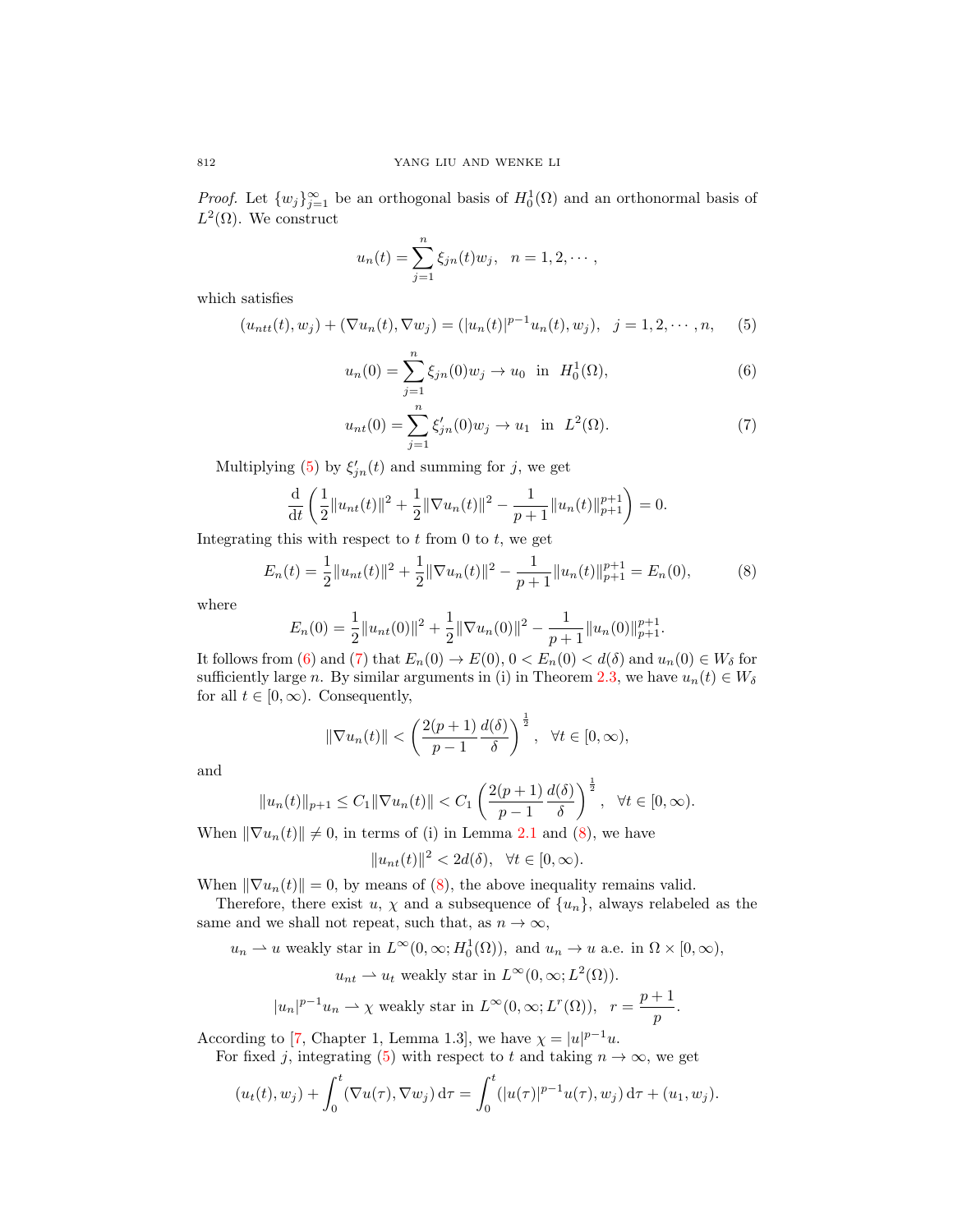Moreover, it is easy to see from [\(6\)](#page-5-1) and [\(7\)](#page-5-2) that  $u(0) = u_0$  in  $H_0^1(\Omega)$ ,  $u_t(0) = u_1$  in  $L^2(\Omega)$ . Therefore, u is a solution of problem [\(1\)](#page-0-0) in the sense of Definition [2.2.](#page-4-2) In addition, according to (i) in Theorem [2.3,](#page-4-1) we have  $u(t) \in W_\delta$  for all  $t \in [0,\infty)$ .

<span id="page-6-1"></span>**Theorem 2.5.** Assume that  $u_0 \in V_\delta$ ,  $u_1 \in L^2(\Omega)$  and  $E(0) < d(\delta)$ . Then solutions of problem [\(1\)](#page-0-0) blow up in finite time.

*Proof.* Let u be a solution of problem [\(1\)](#page-0-0). Next, we prove  $T < \infty$ . If it is not true, then  $T = \infty$ . We consider the auxiliary function  $M(t) = ||u(t)||^2$ ,  $t \in [0, \infty)$ . A direct calculation yields  $M'(t) = 2(u(t), u_t(t))$ , and

$$
M''(t) = 2||u_t(t)||^2 + 2\langle u(t), u_{tt}(t)\rangle
$$
  
= 2||u\_t(t)||^2 - 2||\nabla u(t)||^2 + 2||u(t)||\_{p+1}^{p+1}  
= (p+3)||u\_t(t)||^2 + (p-1)||\nabla u(t)||^2 - 2(p+1)E(0). (9)

When  $0 < E(0) < d(\delta)$ , by virtue of  $u_0 \in V_\delta$  and (ii) in Theorem [2.3,](#page-4-1) we have  $u(t) \in V_{\delta}$  for all  $t \in [0, \infty)$ , and so

<span id="page-6-0"></span>
$$
\|\nabla u(t)\|^2 > \frac{2(p+1)}{p-1}\frac{d(\delta)}{\delta}.
$$

Hence

$$
\delta(p-1)\|\nabla u(t)\|^2 > 2(p+1)d(\delta) > 2(p+1)E(0),
$$

which, together with  $(9)$ , gives

$$
M''(t) > (p+3) \|u_t(t)\|^2.
$$

When  $E(0) \leq 0$ , on account of [\(9\)](#page-6-0), the above inequality still holds. Therefore, there exists a  $t_0 > 0$  such that  $M(t_0) > 0$  and  $M'(t) \geq M'(t_0) > 0$  for a.e.  $t \in [t_0, \infty)$ . Then  $M(t) \geq M'(t_0)(t - t_0) + M(t_0) > 0$  for a.e.  $t \in [t_0, \infty)$ .

It follows from the Cauchy-Schwarz inequality that

$$
M(t)M''(t) - \frac{p+3}{4}(M'(t))^2 \ge (p+3)(\|u(t)\|^2 \|u_t(t)\|^2 - (u(t), u_t(t))^2) \ge 0.
$$

Consequently,

$$
(M^{-\beta}(t))' = -\beta M^{-(1+\beta)}(t)M'(t) < 0,
$$

and

$$
(M^{-\beta}(t))'' = \frac{-\beta}{M^{\beta+2}(t)} (M(t)M''(t) - (\beta+1)M'^2(t)) \le 0,
$$

for a.e.  $t \in [t_0, \infty)$ , where  $\beta = \frac{p-1}{4}$  $\frac{1}{4}$ . Then there exists a  $T_0$  such that  $\lim_{t\to T_0} M(t) = \infty,$ 

which contradicts  $T = \infty$ . Thus the proof of Theorem [2.5](#page-6-1) is complete.

 $\Box$ 

3. Problem [\(1\)](#page-0-0) with the critical initial energy. Next, in the critical case  $E(0) = d(\delta)$ , we discuss the invariance of the outside sets of the potential wells as well as global existence and finite time blow-up of solutions for problem [\(1\)](#page-0-0).

<span id="page-6-2"></span>**Lemma 3.1.** Let  $u \in H_0^1(\Omega)$  and  $\|\nabla u\| \neq 0$ .  $J_\delta(\rho u)$  is strictly increasing for  $\rho \in (0, \rho_{*,\delta})$ , strictly decreasing for  $\rho \in (\rho_{*,\delta}, \infty)$ , and attains the maximum at  $\rho = \rho_{*,\delta}.$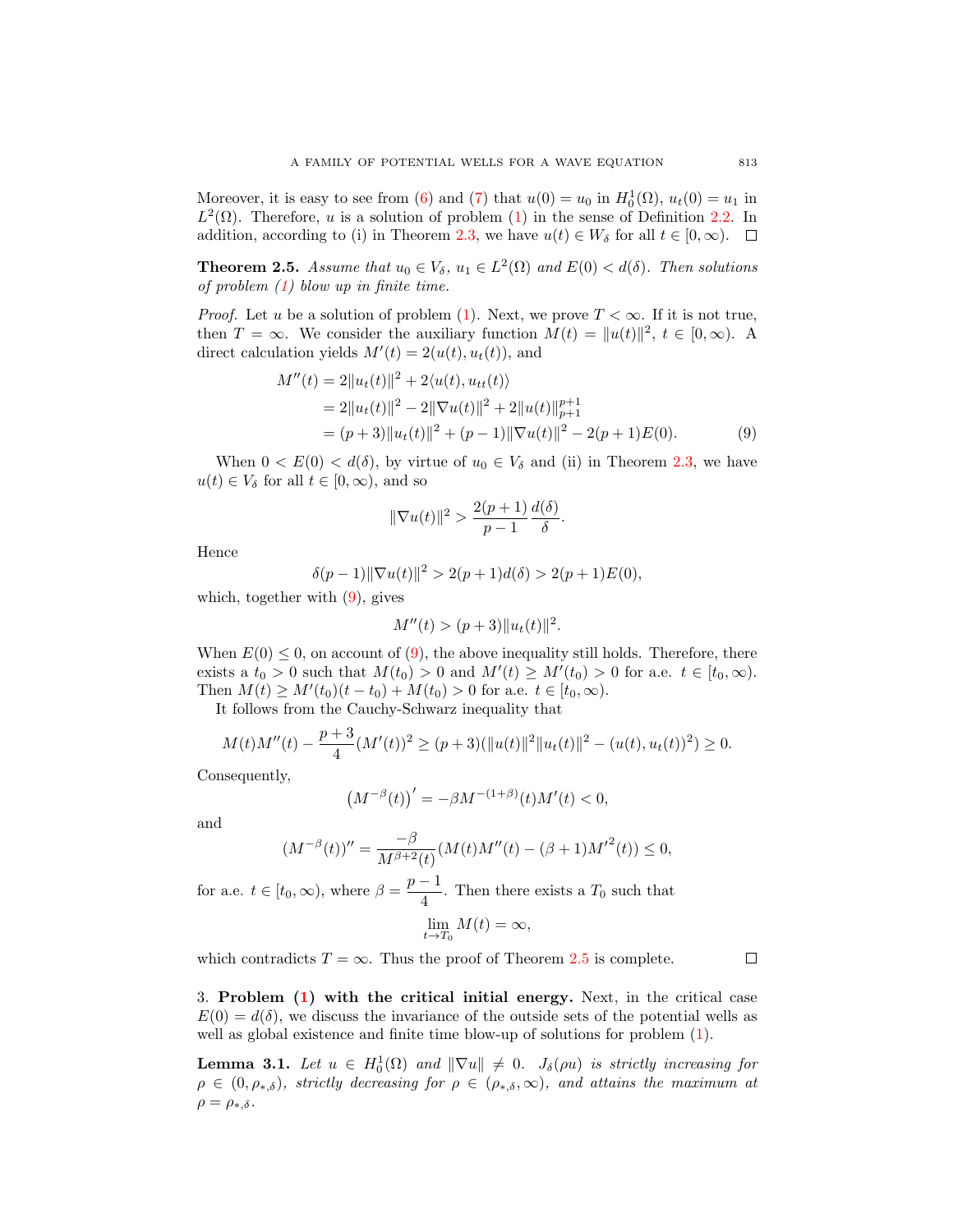*Proof.* It follows from definition of  $J_{\delta}(u)$  that

$$
J_{\delta}(\rho u) = \frac{\delta}{2} ||\nabla(\rho u)||^2 - \frac{1}{p+1} ||\rho u||_{p+1}^{p+1}
$$
  
= 
$$
\frac{\rho^2 \delta}{2} ||\nabla u||^2 - \frac{\rho^{p+1}}{p+1} ||u||_{p+1}^{p+1}.
$$

Hence

$$
\frac{\mathrm{d}}{\mathrm{d}\rho}J_\delta(\rho u) = \rho \delta \|\nabla u\|^2 - \rho^p \|u\|_{p+1}^{p+1}.
$$

Clearly, there is a  $\rho_{*,\delta} = \rho_{*,\delta}(u) > 0$  such that  $\delta \|\nabla u\|^2 = \rho_{*,\delta}^{p-1} \|u\|_{p+1}^{p+1}$ , i.e.,  $\frac{\mathrm{d}}{\mathrm{d}\rho}J_\delta(\rho u)\bigg|_{\rho=\rho_{*,\delta}}$ d = 0. Moreover,  $\frac{d}{d\rho}J_{\delta}(\rho u) > 0$  for  $\rho \in (0, \rho_{*,\delta}), \frac{d}{d\rho}J_{\delta}(\rho u) < 0$ for  $\rho \in (\rho_{*,\delta}, \infty)$ .  $\Box$ 

<span id="page-7-2"></span>**Theorem 3.2.** Suppose that  $u_0 \in W_\delta$ ,  $u_1 \in L^2(\Omega)$  and  $E(0) = d(\delta)$ . Then problem [\(1\)](#page-0-0) admits  $u(t) \in \overline{W_{\delta}} = W_{\delta} \cup \partial W_{\delta}$  for all  $t \in [0, \infty)$ .

Proof. We may perform this proof by considering the following two cases.

(i)  $\|\nabla u_0\| \neq 0.$ 

Let  $u_{0m} = \lambda_m u_0$ , where  $\lambda_m = 1 - \frac{1}{m}$  $\frac{1}{m}$ ,  $m = 2, 3, \cdots$ . Next, we consider the following problem

<span id="page-7-1"></span>
$$
\begin{cases}\n u_{tt} - \Delta u = |u|^{p-1}u, & (x,t) \in \Omega \times (0,\infty), \\
u(x,t) = 0, & (x,t) \in \partial\Omega \times [0,\infty), \\
u(x,0) = u_{0m}(x), & u_t(x,0) = u_1(x), & x \in \Omega,\n\end{cases}
$$
\n(10)

whose energy is

$$
E_m(t) = \frac{1}{2} ||u_{mt}(t)||^2 + \frac{1}{2} ||\nabla u_m(t)||^2 - \frac{1}{p+1} ||u_m(t)||_{p+1}^{p+1}.
$$

From  $u_0 \in W_\delta$  and Lemma [2.1](#page-2-2) it follows that

<span id="page-7-0"></span>
$$
\delta \|\nabla u_0\|^2 > \|u_0\|_{p+1}^{p+1}.\tag{11}
$$

Hence

$$
\delta \|\nabla u_0\|^2 > \lambda_m^{p-1} \|u_0\|_{p+1}^{p+1},
$$

and so

$$
\delta \|\nabla u_{0m}\|^2 > \|u_{0m}\|_{p+1}^{p+1}.
$$

Consequently,

$$
J_{\delta}(u_{0m}) = \frac{\delta}{2} \|\nabla u_{0m}\|^2 - \frac{1}{p+1} \|u_{0m}\|_{p+1}^{p+1} > 0.
$$

It follows from [\(11\)](#page-7-0) and the proof of Lemma [3.1](#page-6-2) that there exists a  $\rho_{*,\delta}$  =  $\rho_{*,\delta}(u_0) > 1$  such that  $J_{\delta}(\rho u_0)$  attains its maximum. Thus, according to Lemma [3.1,](#page-6-2)  $J_{\delta}(\rho u_0)$  is strictly increasing on  $[\lambda_m, 1]$ , and  $J_1(\lambda_m u_0) < J_1(u_0)$ . As a result,

$$
0 < E_m(0) = \frac{1}{2} ||u_1||^2 + J_1(u_{0m}) < \frac{1}{2} ||u_1||^2 + J_1(u_0) = E(0) = d(\delta).
$$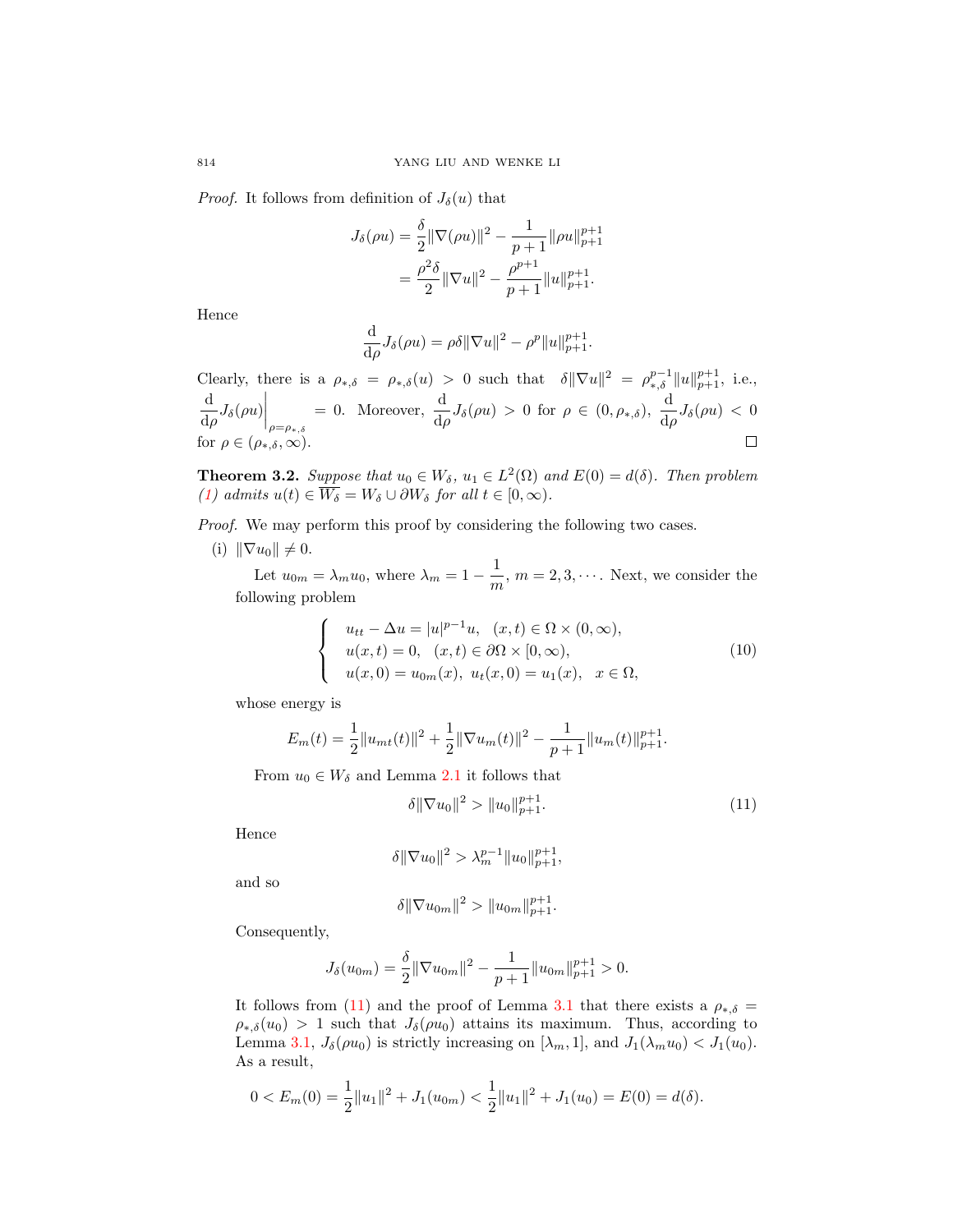In terms of Theorem [2.4,](#page-4-3) for each m, problem [\(10\)](#page-7-1) admits a solution  $u_m(t) \in$  $W_{\delta}$  for all  $t \in [0, \infty)$  satisfying

<span id="page-8-0"></span>
$$
(u_{mt}(t), v) + \int_0^t (\nabla u_m(\tau), \nabla v) d\tau = \int_0^t (|u_m(\tau)|^{p-1} u_m(\tau), v) d\tau + (u_1, v), \quad (12)
$$

for all  $v \in H_0^1(\Omega)$ . Consequently,

<span id="page-8-1"></span>
$$
\|\nabla u_m(t)\| < \left(\frac{2(p+1)}{p-1}\frac{d(\delta)}{\delta}\right)^{\frac{1}{2}}, \quad \forall t \in [0, \infty). \tag{13}
$$

When  $\|\nabla u_m(t)\| \neq 0$ , in terms of (i) in Lemma [2.1](#page-2-2) and  $E_m(t) = E_m(0) < d(\delta)$ , we have

$$
||u_{mt}(t)||^2 < 2d(\delta), \quad \forall t \in [0, \infty).
$$

When  $\|\nabla u_m(t)\| = 0$ , the above inequality still holds. By the compactness arguments used by the proof of Theorem  $2.4$ , there exists a u such that, as  $m \to \infty$  in [\(12\)](#page-8-0),

$$
(u_t(t), v) + \int_0^t (\nabla u(\tau), \nabla v) d\tau = \int_0^t (|u(\tau)|^{p-1} u(\tau), v) d\tau + (u_1, v).
$$

Moreover, it follows from  $(10)_3$  $(10)_3$  that  $u(0) = u_0$  in  $H_0^1(\Omega)$ ,  $u_t(0) = u_1$  in  $L^2(\Omega)$ . Therefore,  $u$  is a solution of problem  $(1)$ . By virtue of  $(13)$ , we have

$$
\|\nabla u(t)\| \le \liminf_{m \to \infty} \|\nabla u_m(t)\| \le \left(\frac{2(p+1)}{p-1} \frac{d(\delta)}{\delta}\right)^{\frac{1}{2}}, \ \ \forall t \in [0, \infty).
$$

Hence  $u(t) \in \overline{W_{\delta}}$  for all  $t \in [0, \infty)$ . (ii)  $\|\nabla u_0\| = 0.$ 

Let  $u_{1m} = \lambda_m u_1$ , where  $\lambda_m = 1 - \frac{1}{m}$  $\frac{1}{m}$ ,  $m = 2, 3, \cdots$ . Next, we consider

<span id="page-8-2"></span>
$$
\begin{cases}\n u_{tt} - \Delta u = |u|^{p-1}u, \quad (x, t) \in \Omega \times (0, \infty), \\
u(x, t) = 0, \quad (x, t) \in \partial\Omega \times [0, \infty), \\
u(x, 0) = u_0(x), \quad u_t(x, 0) = u_{1m}(x), \quad x \in \Omega.\n\end{cases}
$$
\n(14)

In this case, due to the fact that  $J_1(u_0) = 0$  and  $\frac{1}{2} ||u_1||^2 = E(0)$ , we get

$$
0 < E_m(0) = \frac{1}{2} ||u_{1m}||^2 + J_1(u_0) = \frac{1}{2} ||\lambda_m u_1||^2 < E(0) = d(\delta).
$$

Thus it follows from Theorem [2.4](#page-4-3) that, for each  $m$ , problem  $(14)$  admits a solution  $u_m(t) \in W_\delta$  for all  $t \in [0,\infty)$ . The remainder of proof is similar to that in (i).

The proof of Theorem [3.2](#page-7-2) is complete.

 $\Box$ 

<span id="page-8-4"></span>**Theorem 3.3.** Let u be a solution of problem [\(1\)](#page-0-0) on  $\Omega \times [0, T)$ . Assume that  $u_0 \in V_\delta$ ,  $u_1 \in L^2(\Omega)$ ,  $E(0) = d(\delta)$  and  $(u_0, u_1) \geq 0$ . Then  $u(t) \in V_\delta$  for all  $t \in [0, T)$ .

*Proof.* Suppose that  $u(t) \notin V_\delta$  for some  $0 < t < T$ . Then we see from  $u_0 \in V_\delta$  that there exists the first time  $0 < t_0 < T$  such that  $u(t_0) \in \partial V_\delta$ . Thus,

<span id="page-8-3"></span>
$$
\|\nabla u(t_0)\| = \left(\frac{2(p+1)}{p-1}\frac{d(\delta)}{\delta}\right)^{\frac{1}{2}},\tag{15}
$$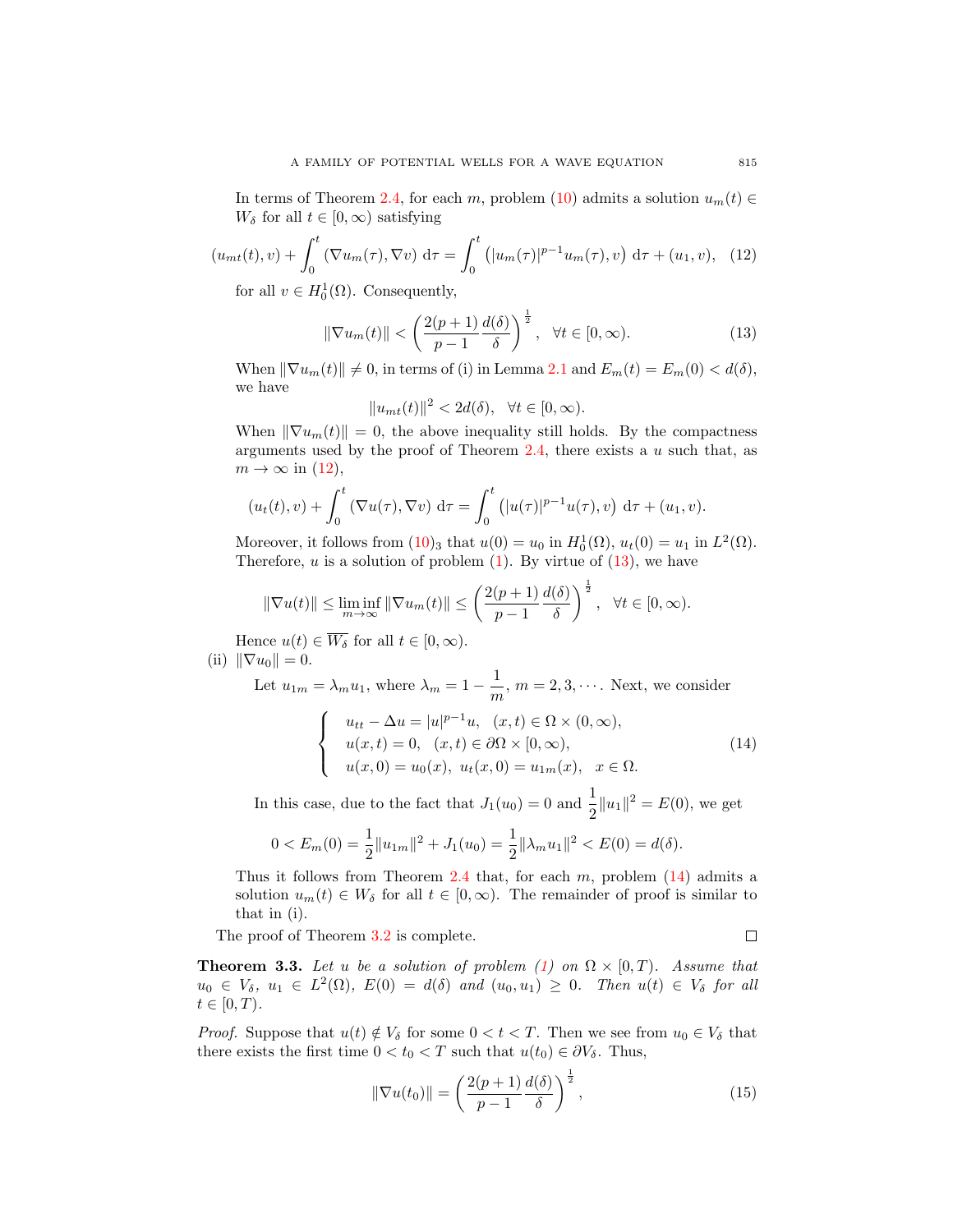and

<span id="page-9-0"></span>
$$
\|\nabla u(t)\| \ge \left(\frac{2(p+1)}{p-1}\frac{d(\delta)}{\delta}\right)^{\frac{1}{2}}, \quad \forall t \in [0, t_0).
$$
\n(16)

By  $(15)$  and  $(ii)$  in Lemma [2.1,](#page-2-2) we have

<span id="page-9-1"></span>
$$
\delta \|\nabla u(t_0)\|^2 \ge \|u(t_0)\|_{p+1}^{p+1}.
$$

Hence

$$
J_{\delta}(u(t_0)) = \frac{\delta}{2} \|\nabla u(t_0)\|^2 - \frac{1}{p+1} \|u(t_0)\|_{p+1}^{p+1}
$$
  
\n
$$
\geq \frac{(p-1)\delta}{2(p+1)} \|\nabla u(t_0)\|^2
$$
  
\n
$$
= d(\delta). \tag{17}
$$

Set  $M(t) = ||u(t)||^2$ ,  $t \in [0, T)$ . A direct calculation yields  $M'(t) = 2(u(t), u_t(t))$ . From  $E(0) = d(\delta)$ , [\(16\)](#page-9-0) and [\(9\)](#page-6-0), it follows that  $M''(t) > 0$  for  $t \in [0, t_0)$ . Hence  $M'(t)$  is increasing on [0,  $t_0$ ]. We further get  $M'(t_0) > M'(0)$ , which, together with  $M'(0) = (u_0, u_1) \geq 0$ , gives  $M'(t_0) = (u(t_0), u_t(t_0)) > 0$ . Thus  $||u(t_0)|| ||u_t(t_0)|| \geq$  $(u(t_0), u_t(t_0)) > 0$ . Again by

$$
E(t_0) = \frac{1}{2} ||u_t(t_0)||^2 + J_1(u(t_0)) = E(0) = d(\delta),
$$

we get  $J_1(u(t_0)) < d(\delta)$ , which contradicts [\(17\)](#page-9-1). Therefore,  $u(t) \in V_\delta$  for all  $t \in$  $[0, T)$ . П

**Theorem 3.4.** Assume that  $u_0 \in V_\delta$ ,  $u_1 \in L^2(\Omega)$ ,  $E(0) = d(\delta)$  and  $(u_0, u_1) \geq 0$ . Then the solutions of problem  $(1)$  blow up in finite time.

*Proof.* Let u be a solution of problem [\(1\)](#page-0-0). Next, we prove  $T < \infty$ . If it is not true, then  $T = \infty$ . From  $u_0 \in V_\delta$ ,  $(u_0, u_1) \geq 0$  and Theorem [3.3,](#page-8-4) it follows that  $u(t) \in V_\delta$ for all  $t \in [0, \infty)$ . Hence

$$
\|\nabla u(t)\|^2 > \frac{2(p+1)}{p-1}\frac{d(\delta)}{\delta}.
$$

Combining this with  $E(0) = d(\delta)$ , we obtain

$$
\delta(p-1) \|\nabla u(t)\|^2 > 2(p+1)d(\delta) = 2(p+1)E(0).
$$

Hence, for  $M(t)$  introduced in the proof of Theorem [3.3,](#page-8-4) it follows from [\(9\)](#page-6-0) that

$$
M''(t) > (p+3)||u_t(t)||^2,
$$

for a.e.  $t \in [0, \infty)$ . The remainder of proof is the same as that in Theorem [2.5,](#page-6-1) and so it is omitted here.  $\Box$ 

Taking  $\delta = 1$ , we see that  $d = d(1)$  equals to that in [\[14\]](#page-12-1).

4. Numerical simulations. This section is devoted to some numerical simulations of  $d(\delta)$ . We see from the definition of  $J_{\delta}(u)$  that the parameter  $\delta$  is introduced in order to adjust the potential energy. We have Figure 1 that shows the relation between  $d(\delta)$  and  $\delta$ .

Next, we explore the relations among  $d(\delta)$ ,  $C_1$ ,  $y_\delta$  and p under  $N = 2$ .

We first demonstrate the relations:  $d(\delta) \sim C_1, p$  when  $\delta = 0.5$  by Figure 2;  $d(\delta) \sim p, \delta$  when  $C_1 = 2$  by Figure 3.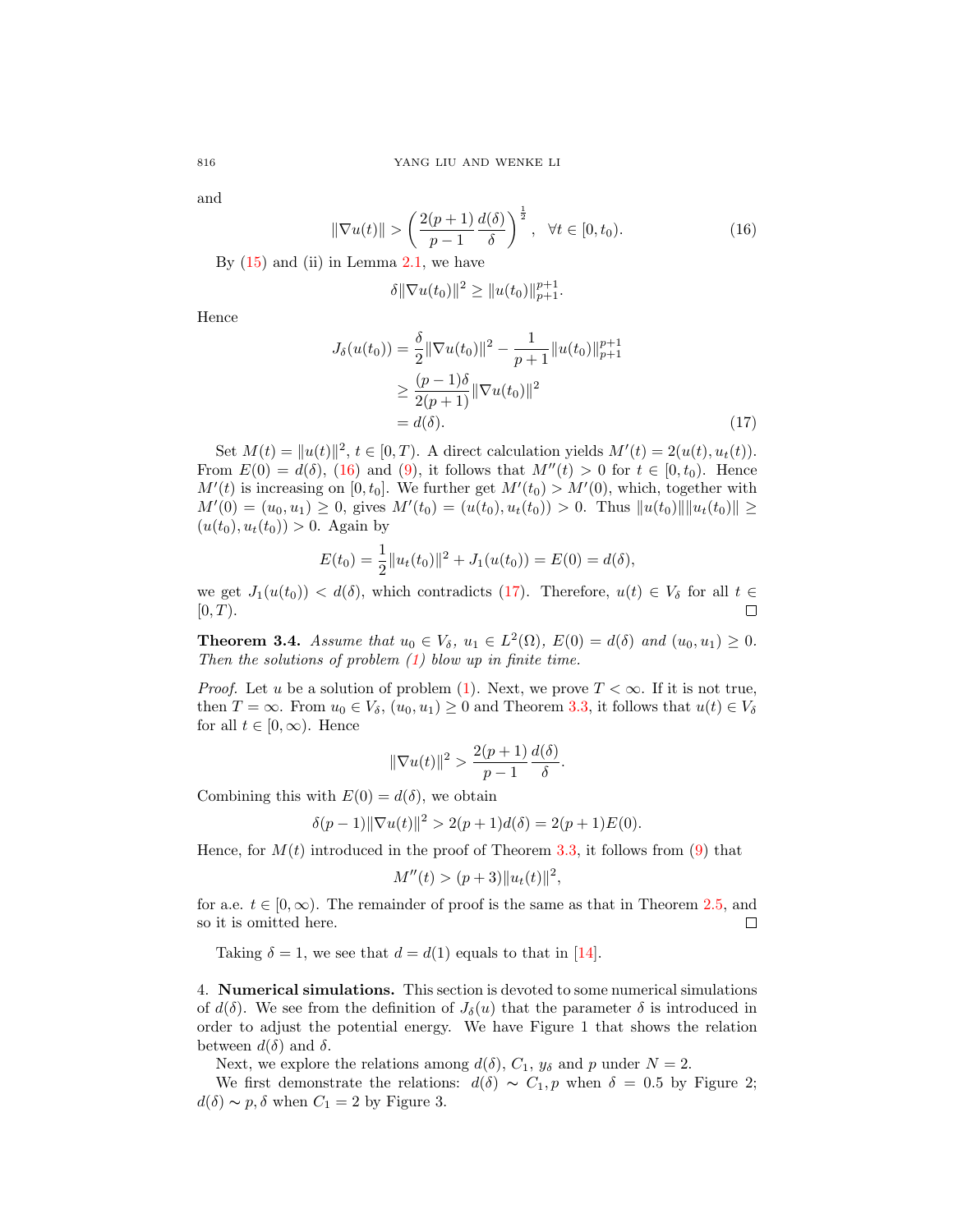

FIGURE 1.  $d(\delta) \sim \delta$ ;  $p = 3, C_1 = 2$ 



FIGURE 2.  $d(0.5) \sim C_1, p$ 

By fixing  $\delta = 1, C_1 = 2, p = 2, 3, 4, 5$ , we obtain the relation:  $g_{\delta}(y) \sim y_{\delta}$  by Figure 4.

Moreover, we would like to do some simulations about the relations:  $y_\delta \sim d(\delta)$ , p when  $\delta = 1$  by Figure 5;  $y_{\delta} \sim C_1$ , p when  $\delta = 0.5$  by Figure 6.

Acknowledgments. This work is supported by the Fundamental Research Funds for the Central Universities (Grant No. 31920190090).

### **REFERENCES**

- <span id="page-10-3"></span>[\[1\]](http://www.ams.org/mathscinet-getitem?mr=MR4027004&return=pdf) M. Bertsch, H. Izuhara, M. Mimura and T. Wakasa, [Standing and travelling waves in a](http://dx.doi.org/10.3934/dcds.2019246) [parabolic-hyperbolic system,](http://dx.doi.org/10.3934/dcds.2019246) Discrete Contin. Dyn. Syst., 39 (2019), 5603–5635.
- <span id="page-10-0"></span>[\[2\]](http://www.ams.org/mathscinet-getitem?mr=MR2018880&return=pdf) J. A. Esquivel-Avila, [Qualitative analysis of a nonlinear wave equation,](http://dx.doi.org/10.3934/dcds.2004.10.787) Discrete Contin. Dyn. Syst., 10 (2004), 787–804.
- <span id="page-10-1"></span>[\[3\]](http://www.ams.org/mathscinet-getitem?mr=MR2201151&return=pdf) F. Gazzola and M. Squassina, [Global solutions and finite time blow up for damped semilinear](http://dx.doi.org/10.1016/j.anihpc.2005.02.007) [wave equations,](http://dx.doi.org/10.1016/j.anihpc.2005.02.007) Ann. Inst. H. Poincaré Anal. Non Linéaire, 23 (2006), 185-207.
- <span id="page-10-2"></span>[\[4\]](http://www.ams.org/mathscinet-getitem?mr=MR1407454&return=pdf) R. Ikehata, [Some remarks on the wave equations with nonlinear damping and source terms,](http://dx.doi.org/10.1016/0362-546X(95)00119-G) Nonlinear Anal., 27 (1996), 1165–1175.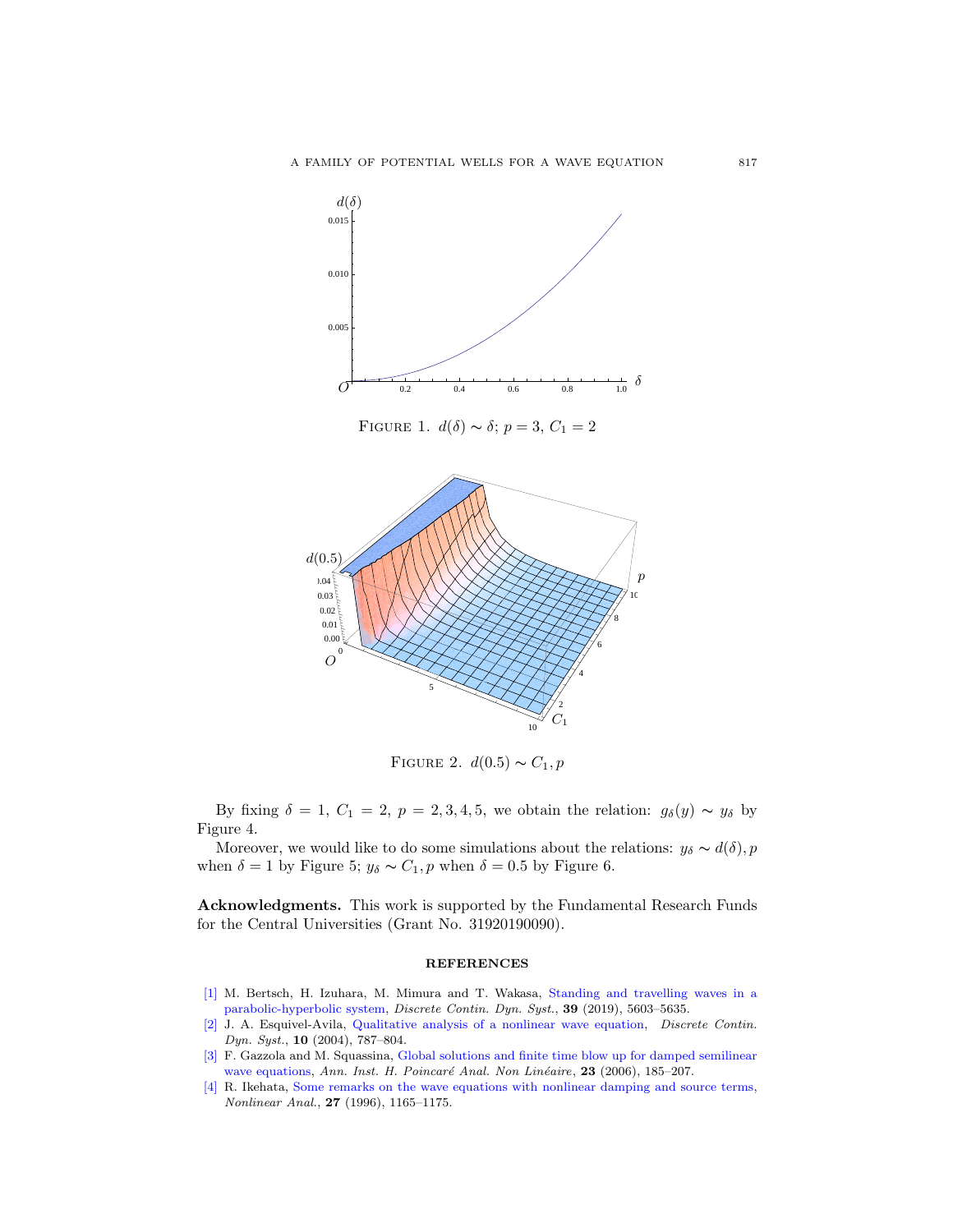

FIGURE 3.  $d(\delta) \thicksim \delta, p; \, C_1 = 2$ 



FIGURE 4.  $g_1(y) \sim y_\delta$ 



<span id="page-11-0"></span>FIGURE 5.  $y_1 \thicksim d(1), p$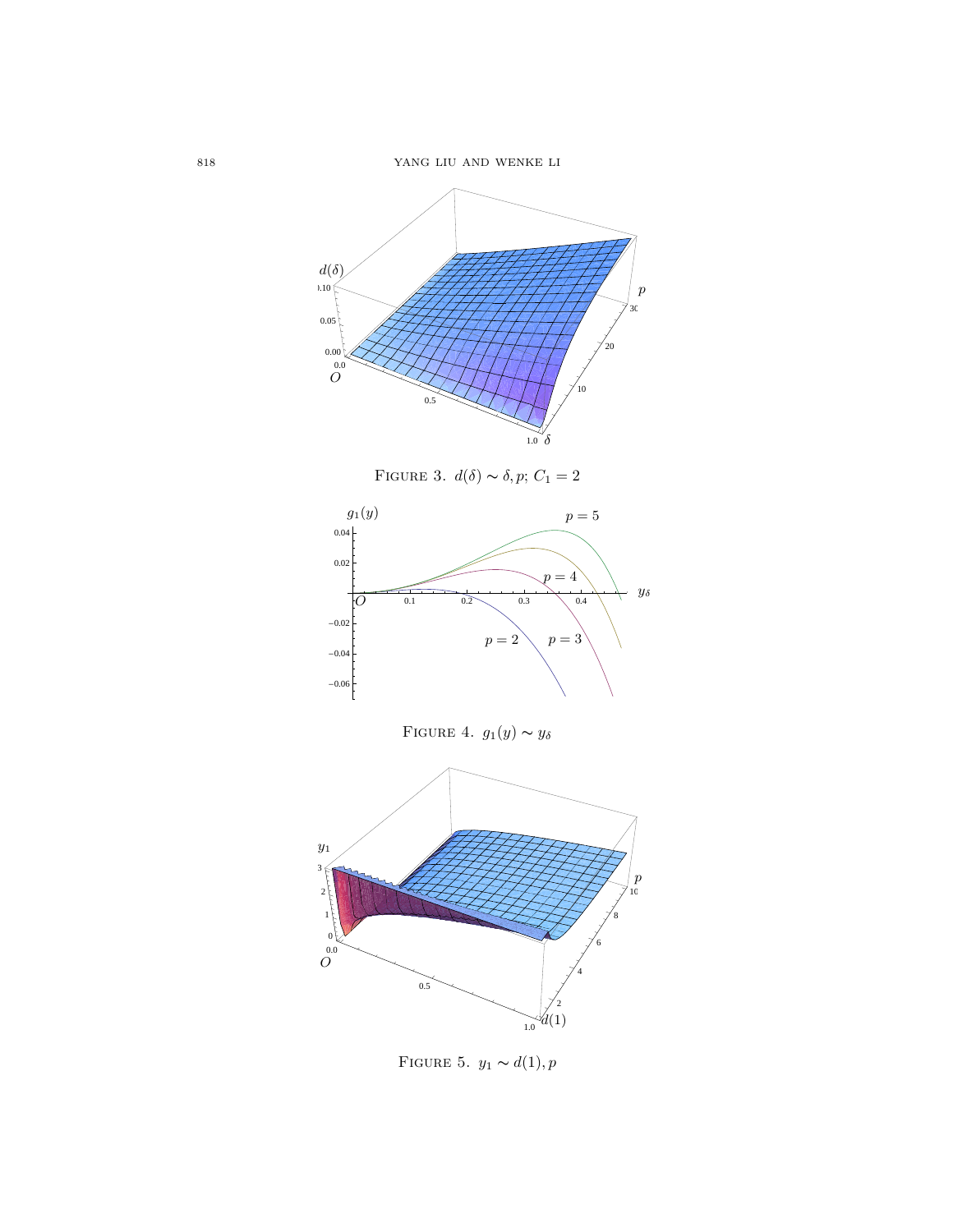

FIGURE 6.  $y_{0.5} \sim C_1, p$ 

- [\[5\]](http://www.ams.org/mathscinet-getitem?mr=MR4026177&return=pdf) C. E. Kenig, [The method of energy channels for nonlinear wave equations,](http://dx.doi.org/10.3934/dcds.2019240) Discrete Contin. Dyn. Syst., 39 (2019), 6979–6993.
- <span id="page-12-2"></span>[\[6\]](http://www.ams.org/mathscinet-getitem?mr=MR3980417&return=pdf) W. Lian and R. Xu, Global well-posedness of nonlinear wave equation with weak and strong damping terms and logarithmic source term, Adv. Nonlinear Anal., 9 (2020), 613–632.
- <span id="page-12-15"></span>[\[7\]](http://www.ams.org/mathscinet-getitem?mr=MR0259693&return=pdf) J.-L. Lions, Quelques M´ethodes de R´esolution des Probl`emes aux Limites non Lin´eaires, Dunod, Paris, 1969.
- <span id="page-12-6"></span>[8] Y. Liu, On potential wells and vacuum isolating of solutions for semilinear wave equations, J. Differential Equations, 192 (2003), 155–169.
- <span id="page-12-13"></span>[\[9\]](http://www.ams.org/mathscinet-getitem?mr=MR4043653&return=pdf) M. Liu and C. Wang, Global existence for semilinear damped wave equations in relation with the Strauss conjecture, Discrete Contin. Dyn. Syst., 40 (2020), 709-724.
- <span id="page-12-14"></span>[\[10\]](http://www.ams.org/mathscinet-getitem?mr=MR2257457&return=pdf) Y. Liu and R. Xu, Wave equations and reaction-diffusion equations with several nonlinear source terms of different sign, *Discrete Contin. Dyn. Syst. Ser. B*, **7** (2007), 171–189.
- <span id="page-12-8"></span>[\[11\]](http://www.ams.org/mathscinet-getitem?mr=MR2452163&return=pdf) Y. Liu and R. Xu, [Global existence and blow up of solutions for Cauchy problem of generalized](http://dx.doi.org/10.1016/j.physd.2007.09.028) [Boussinesq equation,](http://dx.doi.org/10.1016/j.physd.2007.09.028) Phys. D, 237 (2008), 721–731.
- <span id="page-12-7"></span>[\[12\]](http://www.ams.org/mathscinet-getitem?mr=MR2218541&return=pdf) Y. Liu and J. Zhao, [On potential wells and applications to semilinear hyperbolic equations](http://dx.doi.org/10.1016/j.na.2005.09.011) [and parabolic equations,](http://dx.doi.org/10.1016/j.na.2005.09.011) Nonlinear Anal., 64 (2006), 2665–2687.
- <span id="page-12-3"></span>[\[13\]](http://www.ams.org/mathscinet-getitem?mr=MR1240892&return=pdf) M. Nakao and K. Ono, [Existence of global solutions to the Cauchy problem for the semilinear](http://dx.doi.org/10.1007/BF02572407) [dissipative wave equations,](http://dx.doi.org/10.1007/BF02572407) Math. Z., 214 (1993), 325–342.
- <span id="page-12-1"></span>[\[14\]](http://www.ams.org/mathscinet-getitem?mr=MR402291&return=pdf) L. E. Payne and D. H. Sattinger, [Sadle points and instability of nonlinear hyperbolic equations,](http://dx.doi.org/10.1007/BF02761595) Israel J. Math., 22 (1975), 273–303.
- <span id="page-12-0"></span>[\[15\]](http://www.ams.org/mathscinet-getitem?mr=MR227616&return=pdf) D. H. Sattinger, [On global solution of nonlinear hyperbolic equations,](http://dx.doi.org/10.1007/BF00250942) Arch. Rational Mech. Anal., 30 (1968), 148–172.
- <span id="page-12-4"></span>[\[16\]](http://www.ams.org/mathscinet-getitem?mr=MR1723057&return=pdf) G. Todorova, [Stable and unstable sets for the Cauchy problem for a nonlinear wave equation](http://dx.doi.org/10.1006/jmaa.1999.6528) [with nonlinear damping and source terms,](http://dx.doi.org/10.1006/jmaa.1999.6528) J. Math. Anal. Appl., 239 (1999), 213-226.
- <span id="page-12-12"></span>[\[17\]](http://www.ams.org/mathscinet-getitem?mr=MR2458348&return=pdf) S. Wang and H. Xue, [Global solution for a generalized Boussinesq equation,](http://dx.doi.org/10.1016/j.amc.2008.06.059) Appl. Math. Comput., 204 (2008), 130–136.
- <span id="page-12-5"></span>[\[18\]](http://www.ams.org/mathscinet-getitem?mr=MR3781170&return=pdf) R. Xu, Y. Chen, Y. Yang, S. Chen, J. Shen, T. Yu and Z. Xu, Global well-posedness of semilinear hyperbolic equations, parabolic equations and Schrödinger equations, Electron, J. Differential Equations,  $2018$  (2018), Paper No. 55, 52 pp.
- <span id="page-12-9"></span>[\[19\]](http://www.ams.org/mathscinet-getitem?mr=MR4056951&return=pdf) R. Xu, W. Lian and Y. Niu, [Global well-posedness of coupled parabolic systems,](http://dx.doi.org/10.1007/s11425-017-9280-x) Sci. China Math., **63** (2020), 321-356.
- <span id="page-12-10"></span>[\[20\]](http://www.ams.org/mathscinet-getitem?mr=MR3045640&return=pdf) R. Xu and J. Su, [Global existence and finite time blow-up for a class of semilinear pseudo](http://dx.doi.org/10.1016/j.jfa.2013.03.010)[parabolic equations,](http://dx.doi.org/10.1016/j.jfa.2013.03.010) J. Funct. Anal., 264 (2013), 2732–2763.
- <span id="page-12-11"></span>[\[21\]](http://www.ams.org/mathscinet-getitem?mr=MR3112820&return=pdf) R. Xu and Y. Yang, [Global existence and asymptotic behaviour of solutions for a class of](http://dx.doi.org/10.1090/S0033-569X-2012-01295-6) [fourth order strongly damped nonlinear wave equations,](http://dx.doi.org/10.1090/S0033-569X-2012-01295-6) Quart. Appl. Math., 71 (2013), 401– 415.